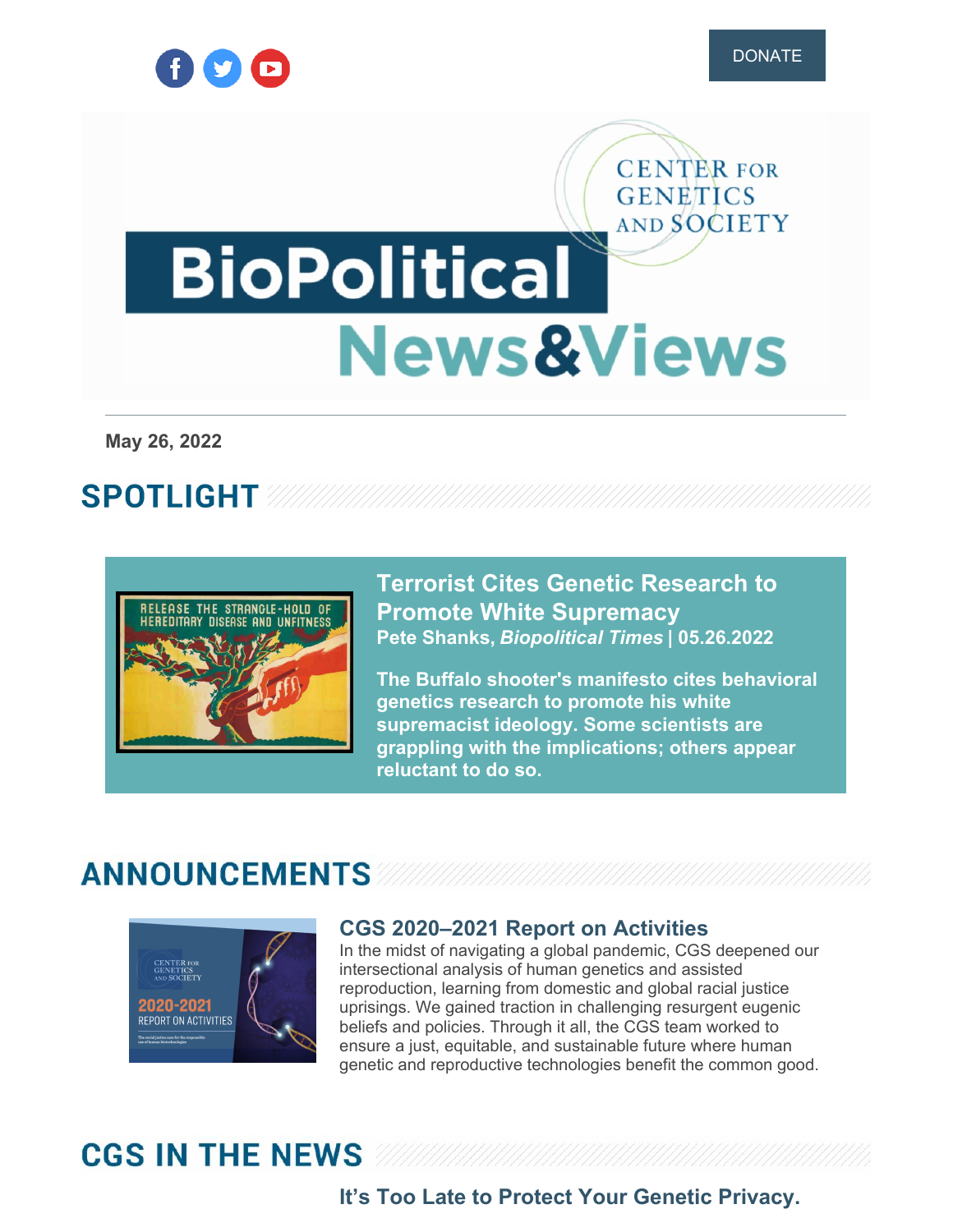

#### **The Math Explaining Why.**

**Josh Zumbrun**, *The Wall Street Journal* | 05.20.2022 "Right now, forensic genealogy is very labor intensive and new, and being used for very serious crimes and cold cases," said CGS' Katie Hasson. "The likelihood it will be confined to that, without actual enforceable restrictions and regulations, is slim."

# **COMMENTARY**



#### **From small [beginnings:](https://www.geneticsandsociety.org/article/small-beginnings-build-anti-eugenic-future) to build an antieugenic future**

**Benedict Ipgrave, Miroslava Chavez-Garcia, Marcy Darnovsky, Subhadra Das, Charlene Galarneau, Rosemarie Garland-Thomson, Nora Ellen Groce, Tony Platt, Milton Reynolds, Marius Turda, and Robert A. Wilson**, *The Lancet* | 05.21.2022

The From Small Beginnings project will engage the public, civil society, scholars, and scientists with the lessons of eugenic history, and encourage collective imagining of an anti-eugenic future.

# **WHAT WE'RE READING WAR**

**GENOME EDITING | ASSISTED REPRODUCTION EUGENICS | GENOMICS | SURROGACY360 | VARIOUS**

## **GENOME EDITING**

#### **Francis Collins Urges Gene Therapy [Community](https://www.geneticsandsociety.org/article/francis-collins-urges-gene-therapy-community-scale-efforts-tackle-rare-diseases) to Scale Efforts to Tackle Rare Diseases**

**Kevin Davies**, *Genetic Engineering and Biotechnology News* | 05.18.2022 At the American Society of Gene and Cell Therapy annual conference, President Biden's acting scientific advisor reflected on recent gene therapy developments and pointed to the need for new, scalable approaches to developing *in vivo* gene therapies.

#### **Base editing [marches](https://www.geneticsandsociety.org/article/base-editing-marches-clinic) on the clinic**

**Michael Eisenstein**, *Nature* | 05.09.2022

Two companies are leading efforts to bring base editing therapies to the clinic. Beam Therapeutics' trial will use base editing to restore expression of fetal globin in bone marrow stem cells, while Verve Therapeutics is preparing an *in vivo* base editing trial to treat heart attack patients with abnormally high cholesterol levels.

### **'Medical tourists' are [travelling](https://www.geneticsandsociety.org/article/medical-tourists-are-travelling-world-search-elixir-life) the world in search of the elixir of life**

**Peter Ward**, *The Guardian* | 05.05.2022

Stem cell therapies are not the only anti-ageing offerings luring people abroad for treatment. The nascent field of gene therapies is in a similar position, where promising research has yet to result in accessible interventions.

# **ASSISTED REPRODUCTION**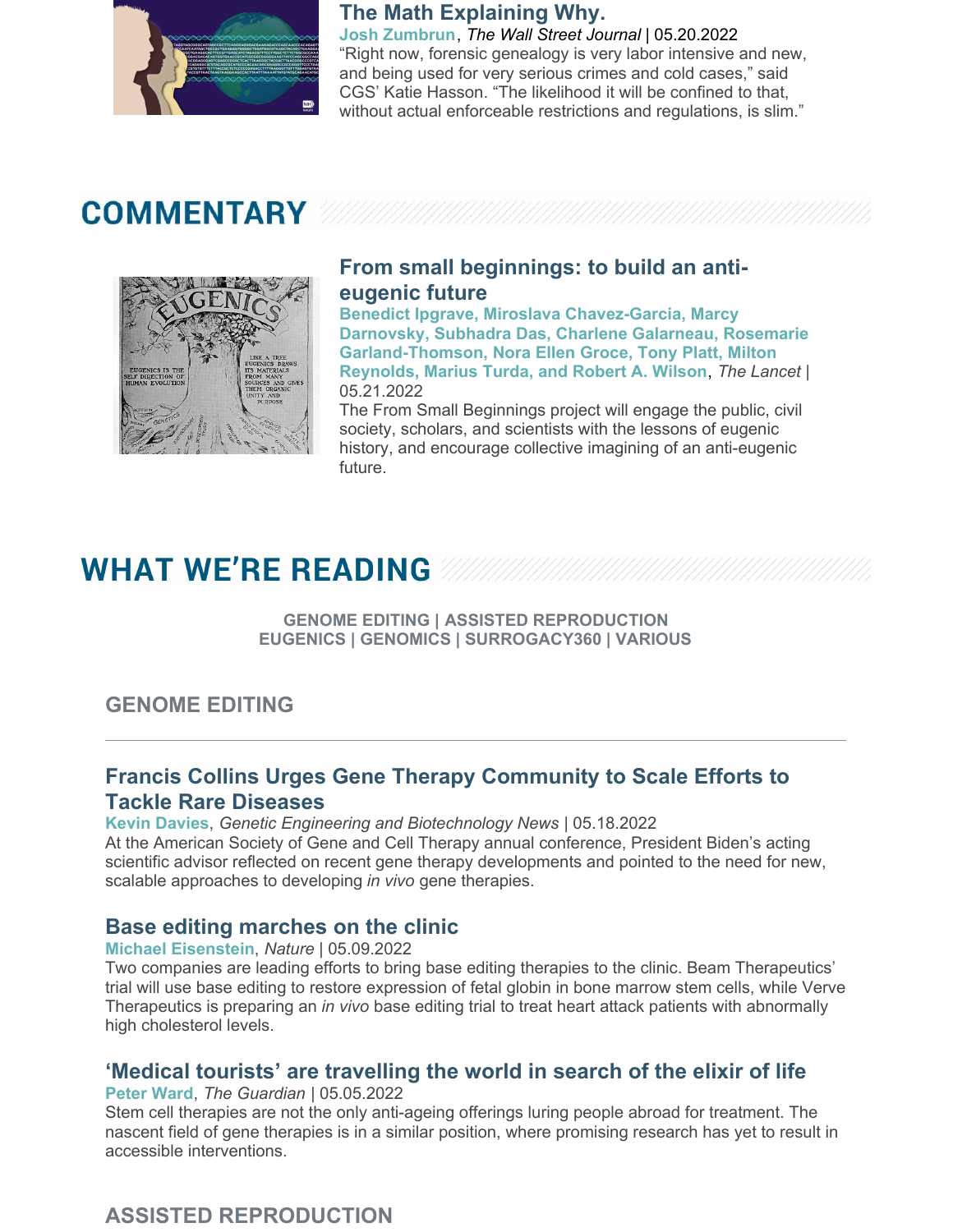#### **UK fertility watchdog could [recommend](https://www.geneticsandsociety.org/article/uk-fertility-watchdog-could-recommend-scrapping-donor-anonymity-law) scrapping donor anonymity law**

**Hannah Devlin**, *The Guardian* | 05.20.2022

The rapid rise of consumer genetic testing websites could soon make it impossible to guarantee donor anonymity – and the Human Fertilisation and Embryology Authority is considering bringing the law in line with this new reality.

#### **How the End of Roe Would Change [Prenatal](https://www.geneticsandsociety.org/article/how-end-roe-would-change-prenatal-care) Care**

**Sarah Zhang**, *The Atlantic* | 05.20.2022

Genetic testing is now a routine part of pregnancy. Abortion restrictions are already shifting how doctors talk about the results.

#### **LGBTQ Couples' IVF Hopes Hinge on New Infertility [Definition](https://www.geneticsandsociety.org/article/lgbtq-couples-ivf-hopes-hinge-new-infertility-definition)**

**Shira Stein**, *Bloomberg Law* | 05.17.2022

The Biden Administration could update the Affordable Care Act to address the definition of infertility often used by insurance plans to determine eligibility for IVF—a definition that is impossible for some LGBTQ individuals to meet.

#### **Overturn of Roe could make IVF more [complicated,](https://www.geneticsandsociety.org/article/overturn-roe-could-make-ivf-more-complicated-costly) costly**

**Ariana Eunjung Cha and Emily Wax-Thibodeaux**, *The Washington Post* | 05.11.2022 The potential Supreme Court decision to overturn *Roe v. Wade* is expected to open the door to state laws that give human embryos legal rights and protections, which might limit choices would-be parents currently have about whether to use, store, or discard genetic material that is part of the in vitro fertilization process.

#### **Colorado will ensure people [conceived](https://www.geneticsandsociety.org/article/colorado-will-ensure-people-conceived-through-egg-or-sperm-donation-can-find-their-donors) through egg or sperm donation can find their donors in the future**

**Bente Birkeland**, *CPR News |* 05.10.2022

Starting in 2025, Colorado will no longer allow anonymous sperm and egg donations, under a bill that sponsors say is the first of its kind in the nation. The bill also requires egg and sperm banks and fertility clinics to keep records ensuring no single donor is used for more than 25 families in and out of state.

#### **'Our Father' TV [Review:](https://www.geneticsandsociety.org/article/our-father-tv-review-sins-doctor) Sins of the Doctor**

**John Anderson**, *The Wall Street Journal* | 05.10.2022

Only briefly acknowledging fertility doctor Donald Cline's ties to an extremist Christian group with a racist agenda, the documentary leaves the possible eugenic and religious motivations of fertility fraud unexamined.

### **EUGENICS**

#### **'Why Biology Is Not Destiny': An [Exchange](https://www.geneticsandsociety.org/article/why-biology-not-destiny-exchange)**

**Kathryn Paige Harden, Nick Patterson, Victor I. Reus, and Henry D. Schlinger Jr., reply by M.W. Feldman and Jessica Riskin**, *The New York Review of Books* | 05.25.2022 "Overall, Harden's letter confirms what we said in our review: while disavowing essentialist, racist, and eugenic notions she affirms a new version of the old illogic that has long supported them."

#### **Buffalo shooting ignites a debate over the role of genetics [researchers](https://www.geneticsandsociety.org/article/buffalo-shooting-ignites-debate-over-role-genetics-researchers-white-supremacist-ideology) in white supremacist ideology**

#### **Megan Molteni**, *STAT* | 05.23.2022

When sociogenomics researchers oversell genetics' influence on social outcomes, they echo a long tradition of hereditarian social science with foundations in the American eugenics movement. The Buffalo shooter's manifesto, which misappropriated genetics research, shows how these exaggerations can have dire consequences.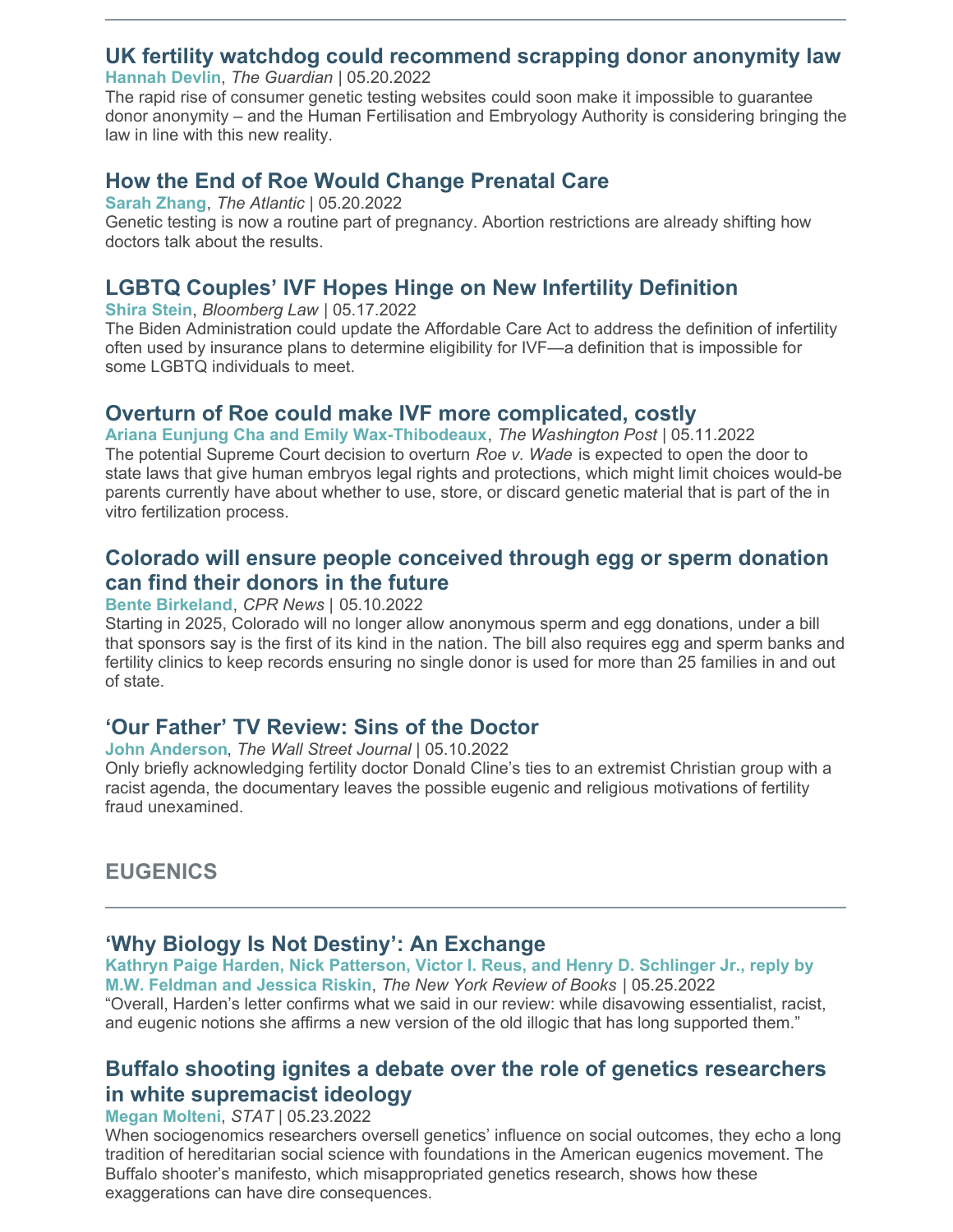#### **The "Great [Replacement"](https://www.geneticsandsociety.org/article/great-replacement-theory-american-way) Theory Is the American Way**

**Marjua Estevez, Raquel Reichard**, *Refinery29* | 05.19.2022

False claims that white people in the U.S. are intentionally being replaced are not new motivators for violence targeting Black, Latinx, Asian, and Indigenous populations, as evidenced by the popularity of the early 20th century eugenics movement and its policies to control reproduction and rewire the country's racial composition.

#### **[The](https://www.geneticsandsociety.org/article/great-replacement-theory-was-never-fringe) ["G](https://www.geneticsandsociety.org/article/great-replacement-theory-american-way)reat [Replacement](https://www.geneticsandsociety.org/article/great-replacement-theory-was-never-fringe) Theor[y"](https://www.geneticsandsociety.org/article/great-replacement-theory-american-way) Was [Never](https://www.geneticsandsociety.org/article/great-replacement-theory-was-never-fringe) ["](https://www.geneticsandsociety.org/article/great-replacement-theory-american-way)[Fringe](https://www.geneticsandsociety.org/article/great-replacement-theory-was-never-fringe)["](https://www.geneticsandsociety.org/article/great-replacement-theory-american-way)**

**Tanvi Misra**, *Harper's Bazaar* | 05.18.2022

The racist ideology that white Americans are being replaced by immigrants—and the deadly violence that idea has led to—was promoted by powerful bureaucrats, senators, presidents, and journalists, including leaders of the early 20th century eugenics movement.

**GENOMICS**

#### **What Genetics Can—and [Cannot—Reveal](https://www.geneticsandsociety.org/article/what-genetics-can-and-cannot-reveal-about-individuals-covid-risk) about an Individual's COVID Risk**

**Joanna Thompson**, *Scientific American* | 05.18.2022

Genome-wide association studies are becoming an increasingly common avenue to assess COVID risk, but experts warn that genomic analysis may be difficult to disentangle from social risk factors and could lead to increased discrimination in health systems.

#### **Targeting the Uneven Burden of Kidney Disease on Black [Americans](https://www.geneticsandsociety.org/article/targeting-uneven-burden-kidney-disease-black-americans)**

**Gina Kolata**, *The New York Times* | 05.17.2022

New treatments aim for a gene variant causing the illness in people of sub-Saharan African descent. But a focus on variants may let policymakers ignore the social and economic disparities underlying the disease.

#### **What a Gene and Its Risks Could Mean for Kidney [Transplants](https://www.geneticsandsociety.org/article/what-gene-and-its-risks-could-mean-kidney-transplants)**

**Gina Kolata**, *The New York Times* | 05.17.2022 Kidneys from Black donors are automatically downgraded in transplant assessments. Some are asking if genetic screening rather than race can be used to assess the risk of failure.

#### **[Full-genome](https://www.geneticsandsociety.org/article/full-genome-screening-newborn-babies-now-cards) screening for newborn babies is now on the cards**

*The Economist* | 05.13.2022 To diagnose and treat genetic diseases, doctors in many places want to sequence and screen babies' entire genomes at birth. But these efforts raise questions of privacy.

## **SURROGACY360**



### **Wartime labour: How Russia's invasion of Ukraine has exposed the reality of the [surrogacy](https://surrogacy360.org/2022/05/26/wartime-labour-how-russias-invasion-of-ukraine-has-exposed-the-reality-of-the-surrogacy-industry/) industry**

**Anna Feigenbaum,** *The Globe and Mail* **| 05.20.2022 The war in Ukraine not only illuminates the complexities inherent in international surrogacy, but also requires us to confront broader issues: how to prevent exploitation of women while simultaneously ensuring women have bodily autonomy, and how to think about parenthood, genetic connection, and race and reproduction.**